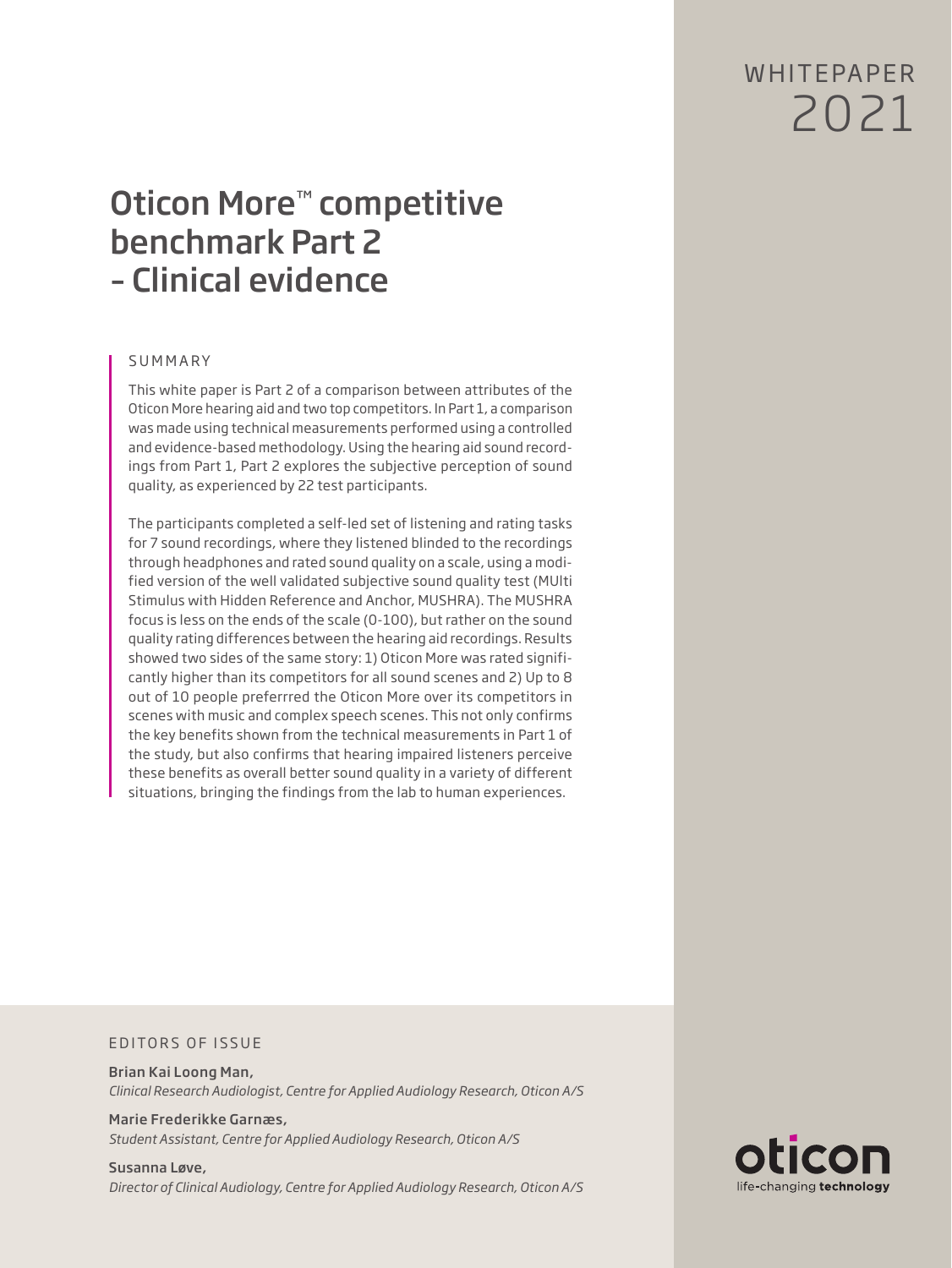#### Sound Quality is a Multi-Layered Word

As consumers of headphones and loudspeakers in our everyday lives, think about what made you purchase the product in the first place. Is it the comfort? How attractive it looks? There are many factors that may influence why you chose one of them out of all the other potential candidates, but one characteristic that we can quite confidently say you considered was sound quality. This may sound trivial at first, as you may take off your headphones or turn off your speakers whenever you are done listening to a song. Unfortunately, this is not the case for users of hearing aids, as they will be reliant on such devices to listen to all the everyday sounds that surround them. From the casual conversation in a café, to the lively chatter at a party and even to the melodic performance of an orchestra. Sound quality quickly becomes a crucial factor when selecting the correct hearing aids, as that will be the type of sound users will be exposed to from the moment they get out of bed, to the moment they return. In fact, sound quality-related issues are the greatest contributors to why hearing aid users are satisfied or unsatisfied with their hearing aids (Marke Trak X, 2019). And yet, such a critical factor is to this day, highly debated upon. What components constitute sound quality, and can such an abstract, subjective concept even be measured?

In general, "quality" refers to the character of an object or a merit of its superiority to something in the same category. In the auditory domain, sound quality, timbre, tone colour, timbral colour, spectral colour and many other terms are commonly regarded as synonymous in psychoacoustical literature. This has caused a great degree of confusion among researchers, and as a result, often renders comparisons between findings invalid. Scientists have attempted to "decompose" the word into sizeable and measurable chunks, proposing that sound quality is indeed an "umbrella term" in which many psychoacoustical and physical elements branch out from (Figure 1). One unique element of the term is that apart from physical attributes that can be distinguished such as brightness and sharpness, is its emotional aspect. It is for this reason that in order to assess sound quality, the human factor becomes a necessary component. Such subject-oriented approaches have the important benefit of being able to capture the realworld experiences hearing aid users may have, thus ensuring that the More sound approach not only provides measurable benefits in the lab (Santurette et al 2021), but outside of it as well.



*Figure 1. Sound Quality is a term that encompasses a large variety of smaller physical and psychological attributes.*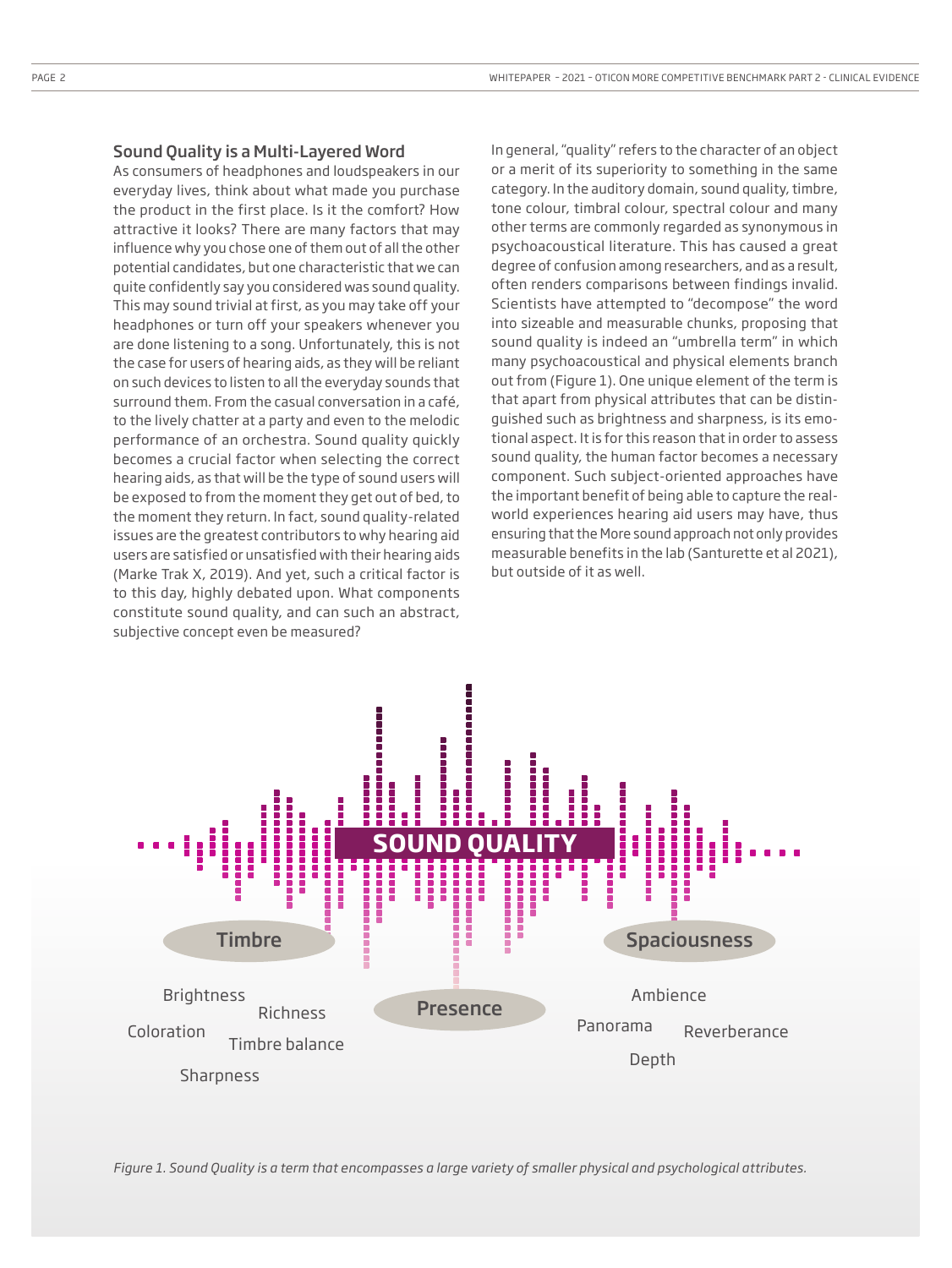# The Multi Stimulus Experiment Comparison Test

Experiments that involve humans, particularly when it comes to assessing emotional qualities such as sound quality often comes with its inherent downfall – variability. This is because when judging sound quality, different physical attributes are weighed differently across listeners. Some may prefer a more balanced presentation of the spectral tones for comfort, some may only want to focus on the salience of the talker in front of them, others may simply want more richness and thus become fully immersed in their physical environment. As a result, everyone seems to have an opinion on what makes good sound quality, and this is further complicated with the wide range of sound scenes and instruments that listeners are exposed to daily.

To understand the challenges of assessing sound quality, a wide variety of questionnaires and experimental procedures have been developed to tackle the different levels and components of sound quality. Some researchers seek to take advantage of the high ecological validity of questionnaires, while others prefer a well-controlled lab setup. In this case, we wanted to strike a balance between the benefits of the two extremes, and thus a modified, double-blinded MUSHRA (ITU 1534-1, 2015), hereby referred to as the Multi Stimulus Comparison Experiment was used. Briefly put, it has the following advantages:

- It is a well validated test method that has been used in assessing other audio systems as well as hearing aids in scientific literature
- It allows quickly switching between each condition, giving a great amount of flexibility for the listener to compare between any of the conditions
- It can be easily administered to listeners in an easy to control manner

By leveraging the above advantages, the paradigm was used to compare the perceived sound quality of the Oticon More against two premium hearing aids, hereby referred to as Competitors A and B. Test participants listened to realistic recordings made in a similar manner to Santurette et al (2021): A head-and-torso simulator (HATS) mannequin fitted with the different test hearing aids was placed in the centre of a 29-loudspeaker array. A range of different sound scenes were presented and recorded by the highly sensitive microphones located at the end of the two contralateral ear canals. This produced output recordings of the hearing aids for each sound environment. The test participants subsequently rated how well each of them sounded using a scale. To further explain this, we may dissect the test interface shown below (Figure 2):

A As can be seen from the top, the description of a sound scene was displayed to the listener. There were 7 total sound scenes divided into three main categories – Music, Complex Speech and Quiet Speech. The Music



*Figure 2: User Interface of the test setup*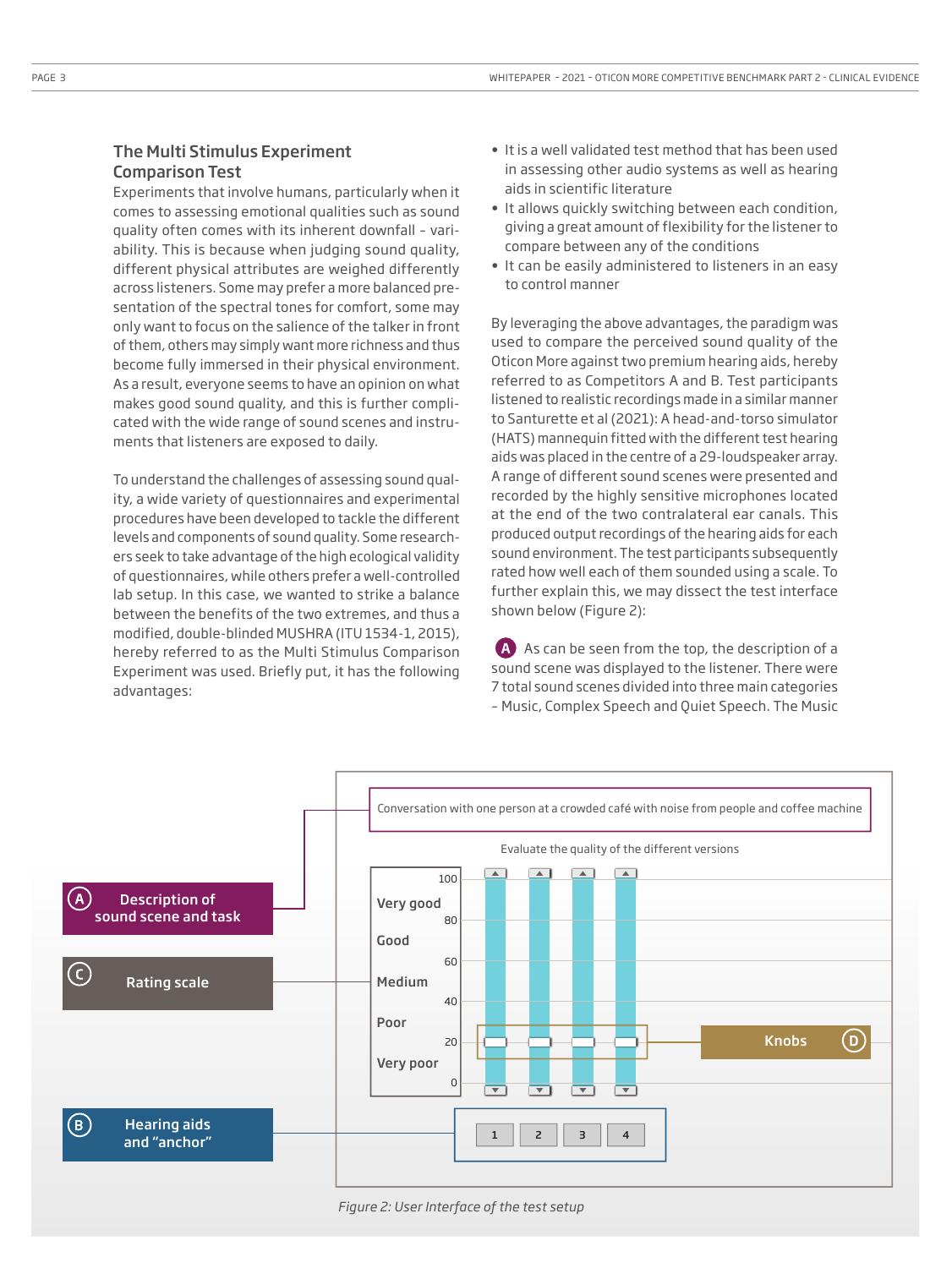scenes contained an Orchestra, Choir and a Rock Concert; The Complex Speech scenes consisted of speech in a Café, Canteen and with a Facemask: The Café and Canteen scenes contained speech in a noisy environment while the Facemask scene involved an American male talking while wearing facemask; Finally, Quiet Speech containing the Car scene consisted of speech inside a car at low stimulus levels. All presentation levels were based on recommendations from the ARTE database (Buchholz and Weisser 2019).

**B** Test subjects listened to the recordings of each hearing aid by clicking on the buttons. The hearing aids tested here were identical to Competitors A and B from Santurette et al (2021) but were kept at First Fit. These were the default settings that each manufacturer prescribed, after an audiogram was inputted into the fitting software. Hence, the output recordings best reflected how each hearing aid would sound the first time a hearing aid user gets their hearing aids from the clinic. Of course, not everyone had the same level of hearing loss, and recordings had to provide sufficient gain for the wide range of hearing losses. To overcome this obstacle, recordings were done by inputting a wide range of standard audiograms (N1 to N4; Bisgaard et al 2010) into each hearing aid. To provide additional flexibility, intermediate hearing losses N2.5, N3.5 and S1.5, calculated by the mid-way point between two adjacent audiograms were also obtained. Subsequently, a given listener would have only listened to recordings that contained recordings from a hearing aid that was fitted to the standard audiogram closest to their own personal audiogram.

Adhering to the ITU 1534-1 (2015) guidelines, the hidden anchor was also added as the final condition. In this case, the hidden anchor was a "hearing aid" which sounded the poorest and was obtained by heavily distorting one of the recordings. This is critical as the anchor ensured that the listener used the full range on the rating scale, highlighting the differences between the conditions we were interested in. The reference condition was omitted, as there was no way of telling what "perfect" sounds like to hearing-impaired listeners. The same has been done in audiological scientific literature (Sanchez-Lopez et al 2020). This results in a total of 4 conditions (3 hearing aids + 1 anchor), corresponding to the four available buttons in B which the listener can switch instantly at will as many times as they want.



*Figure 3: Standard Audiograms used for recordings (Bisgaard et al 2010) and intermediate audiograms.*

**D** Listeners were instructed to read the description and evaluate the sound quality and preference for each of the hearing aids for every sound scene. There was no particular focus on specific attributes such as comfort or speech clarity, as the focus was on sound quality preference. This means that the focus is at the "top of the umbrella", where it is the summation of all the different attributes (Figure 1). They were not informed of the existence of an anchor and should have thought that there were 4 hearing aids in total. The rating scale ranges from 0 to 100, with a higher score indicating a stronger preference. This was carried out by adjusting the knobs which could be done as much as needed by the listener.

22 hearing aid users were recruited to take part in the experiment. Both Oticon (n = 17) and non-Oticon (n = 5) hearing aid users took part in the study to avoid potential bias towards the Oticon devices due to familiarity to manufacturer-specific settings. The participants repeated the exact same test procedure, rating each hearing aid for the 7 sound scenes, a total of three times: The first round acted as a training phase while the other two were to collect data. The purpose of training was to verify that the test method was reliable and to familiarise them with the procedure.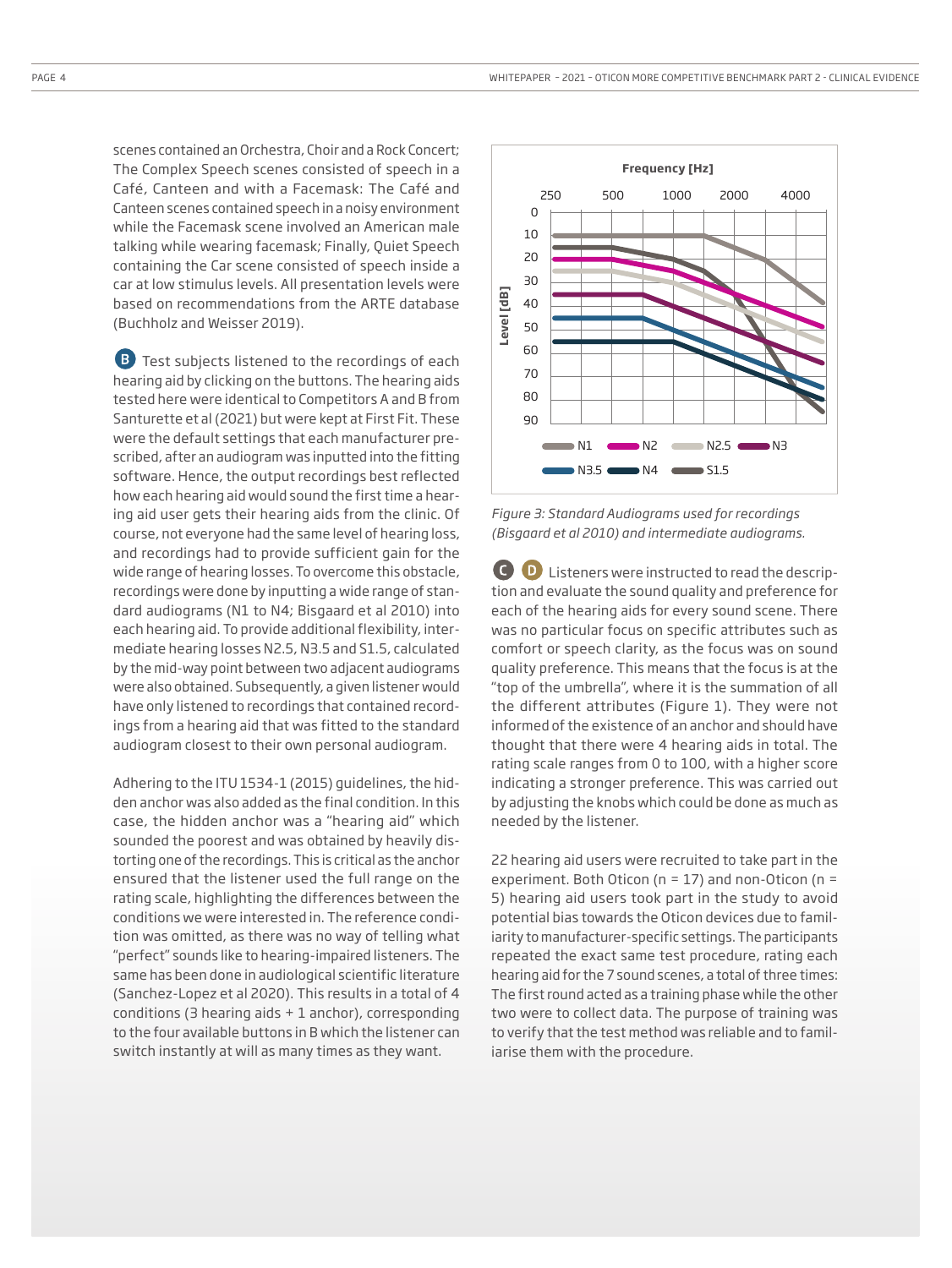#### **Results**

Overall, the ratings obtained from the experiments revealed that Oticon More performed very well compared to its competitors. Figure 4 below demonstrates an overall view of the data distribution obtained from the experiments:

It can be seen from the density plot that Oticon More populates the high end of the rating spectrum with a peak between 75 and 80. On the other hand, both Competitors A and B largely populate the lower end of the rating spectrum. This indicates a general preference towards the More sound quality. However, such is only a qualitative way of viewing the results and statistical evidence is necessary to objectively support this claim. This is explored in detail in the following two sections.

#### **More is Rated Higher than Competitors**

Statistical analyses of the ratings between each of the hearing aids were carried out. Since each sound scene was inherently different from each other, it only made sense to treat each sound scene independetly. General linear mixed effects models were fitted to the data of each individual scene, aiming to determine what effect the type of hearing aid had on resulting ratings. This had the advantage of comparing each condition to another (More vs Competitor A, More vs Competitor B and Competitor A vs Competitor B) while also accounting for the large inter-subject variability mentioned in the beginning. In practice this was carried out using a posthoc Tukey's honest significant difference test on the fitted model to evaluate the pairwise differences in ratings across the hearing aids with a significance level of 0.05 (p < 0.05) (Tukey, 1949). Figure 5 on the next page demonstrates the results.

In most cases, the hearing aids were found to have statistically different ratings, with More consistently being rated higher than the two competitors as can be seen from Figure 5. The red horizontal bars in the top of each figure indicates that no significant differences were found between two hearing aids, which was only the case between Competitor A and Competitor B in a few scenes. From these results it can be inferred that More has a perceptually and measurably better sound quality compared to its competitors.



*Figure 4: Density plot visualizing the distribution of ratings given to the different hearing aids in all sound scenes by the hearing-impaired listeners*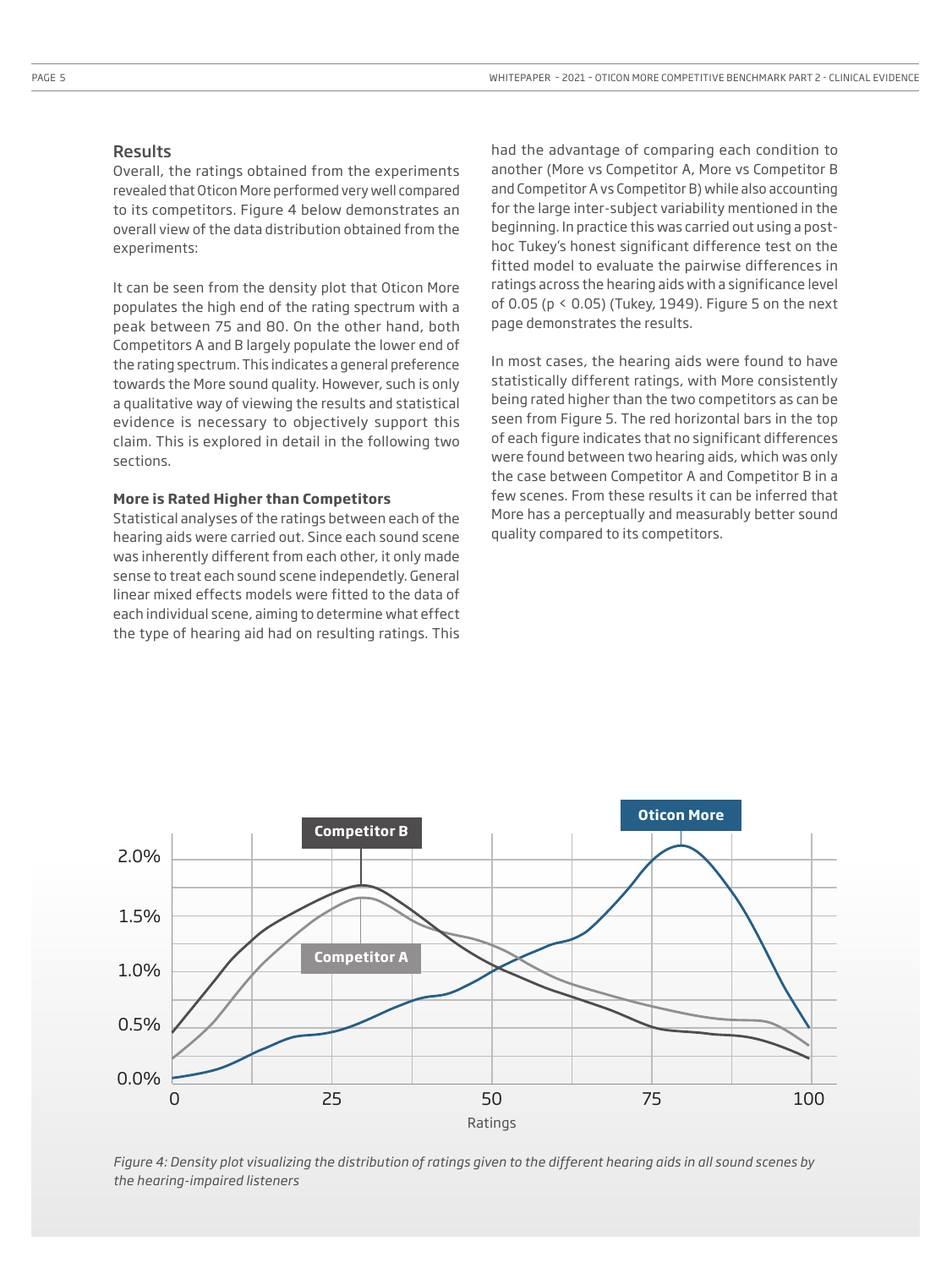

*Figure 5: Overview of ratings given in the scenes displayed for More, Competitor A and B. The grey bars indicate the average value of ratings given to either of the 3 hearing aids. The black error bars indicate 1 standard deviation of the data. Horizontal pink lines above two bars indicate no significant differences between two conditions.*

## **More is Preferred Over Competitors**

The percentage preference for More over its competitors was also made. This was carried out by extracting the number of participants out of the 22 that rated More as the highest. From these a percentage score could be calculated, and the results are displayed in the Table 1 on the next page.

More was rated highest out of the three by at least 59% of the participants, and higher by at most 82%, with the majority of preference scores at 77%. Therefore,

the results here reveal a preference towards More compared to both competitors, across all the sound scenes. In terms of each group, the complex speech scenes, with an average stimulus level of 73 dB SPL had an overall 75.6% preference for More. While the Choir, Orchestra and Rock scenes (average 79 dB SPL) had a mean preference of 80.3%. Finally, for Quiet Speech, possibly due to very low stimulus levels (55 dB SPL) the preference was 59%.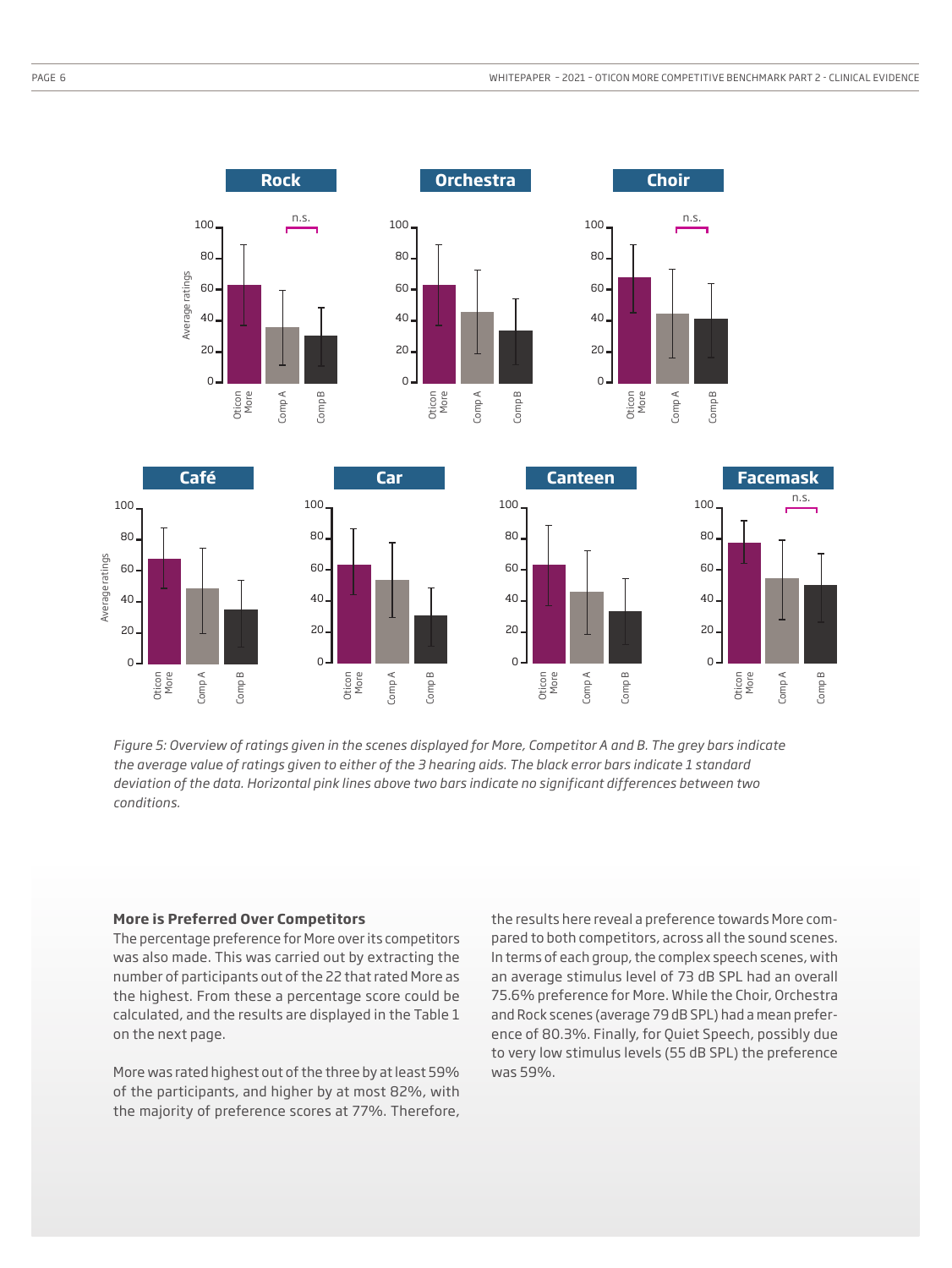## Conclusion

In Part 1, Santurette et al (2021) demonstrated that the new audiological perspective in Oticon More (Santurette and Behrens 2020) outperforms the traditional directionality, noise reduction and compression approaches of the two latest premium competitor hearing aids in terms of: 1) making speech stand out from the background 2) preserving speech cues important for understanding and 3) adaptation speed to changing sound scenes.

In continuation, this experiment set out to achieve two major objectives: 1) to validate the findings from Santurette et al (2021) by bringing findings from the lab to get closer to the real world, where humans are involved and 2) assess sound quality in a well validated manner, where a balance has been struck between the benefits of a well-controlled lab setup and the emotional aspects of the listening experience. Both goals were realised by utilising an adapted MUSHRA paradigm (Sanchez-Lopez et al 2020; Simonsen and Legarth 2010).

Evidence from this study shows that Oticon More outperforms two of the latest premium competitor hearing aids across a wide range of sound scenes:

- In a test of sound quality preference, More is rated to be significantly higher for a wide range of sound scenes, from music to complex speech scenes
- More is also preferred proportionally more than the two premium competitor hearing aids over a wide range of sound scenes

| <b>Group</b>      | <b>Scene</b> | <b>No. of Participants</b><br>who rated Oticon More<br>is the highest (out of 22) | <b>Percentage</b><br><b>Preference</b> |
|-------------------|--------------|-----------------------------------------------------------------------------------|----------------------------------------|
| Complex<br>speech | Café         | 16                                                                                | 73                                     |
|                   | Canteen      | 17                                                                                | 77                                     |
|                   | Facemask     | 17                                                                                | 77                                     |
| Quiet speech      | Car          | 13                                                                                | 59                                     |
| Music             | Choir        | 17                                                                                | 82                                     |
|                   | Orchestra    | 17                                                                                | 77                                     |
|                   | Rock         | 18                                                                                | 82                                     |

*Table 1: The proportion in which Oticon More is rated as the highest compared to Competitors A and B for each of the sound scenes.*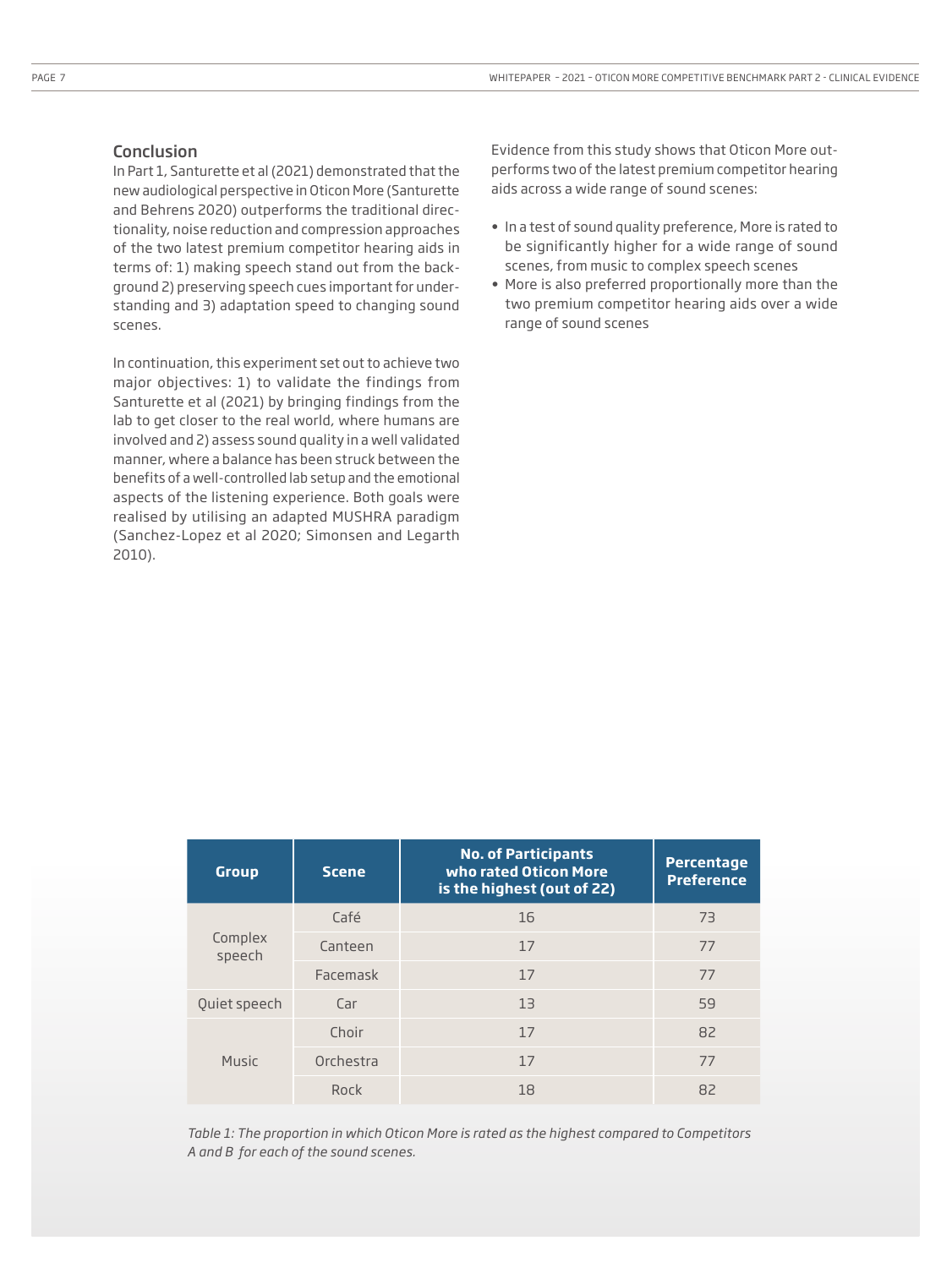#### References

- 1. Bisgaard, N., Vlaming, M. S. M. G., & Dahlquist, M. (2010). Standard audiograms for the IEC 60118-15 measurement procedure. Trends in Amplification, 14(2), 113–120. https://doi.org/10.1177/1084713810379609
- 2. Buchholz, J. M., & Weisser, A. (2019). Ambisonic Recordings of Typical Environments (ARTE) Database. https://doi. org/10.5281/ZENODO.2261632
- 3. International Telecommunication Union (2015) Recommendation ITU-R BS.1534-3: Method for the subjective assessment of intermediate quality level of audio systems. https://www.itu.int/rec/R-RECBS.1534/en.
- 4. International Telecommunications Union Radiocommunication Assembly. ITU-R Recommendation BS.1116-1 (1997). Methods for the subjective assessments of small impairments in audio systems including multichannel sound systems. Geneva, Switzerland: ITU-R; 1997.
- 5. ITU-R BS.1534-1 (2003). Method for the subjective assessment of intermediate quality levels of coding systems. International Telecommunications Union Radiocommunication Assembly.
- 6. Sanchez-Lopez, R., Fereczkowski, Michal, Santurette, Sébastien, Dau, Torsten, & Neher, Tobias. (2020). Data and materials from: 'Towards Auditory Profile-based Hearing-aid Fitting: Fitting Rationale and Pilot Evaluation' (1.1) [Data set]. Zenodo. https://doi.org/10.5281/ZENODO.4421553
- 7. Santurette S. and Behrens T. (2020). The audiology of Oticon MoreTM. Oticon Whitepaper
- 8. Santurette S., Lu X., Ermert C.A., Man B.K.L. (2021). Oticon MoreTM competitor benchmark Part 1 Technical Evidence. Oticon Whitepaper
- 9. Man B.K.L., Garnæs M.F., Løve S. (2021). Oticon MoreTM competitor benchmark Part 2 Clinical Evidence. Oticon Whitepaper
- 10. Simonsen CS, Legarth SV (2010). A procedure for sound quality evaluation of hearing aids. Hearing Review. 17(13):32-37.
- 11. Tukey, J. W. (1949). Comparing Individual Means in the Analysis of Variance. Biometrics, 5(2), 99–114. https://doi. org/10.2307/300191
- 12. Völker, C., Bisitz, T., Huber, R., Kollmeier, B., & Ernst, S. M. (2018). Modifications of the MUlti stimulus test with Hidden Reference and Anchor (MUSHRA) for use in audiology. International journal of audiology, 57(sup3), S92-S104.